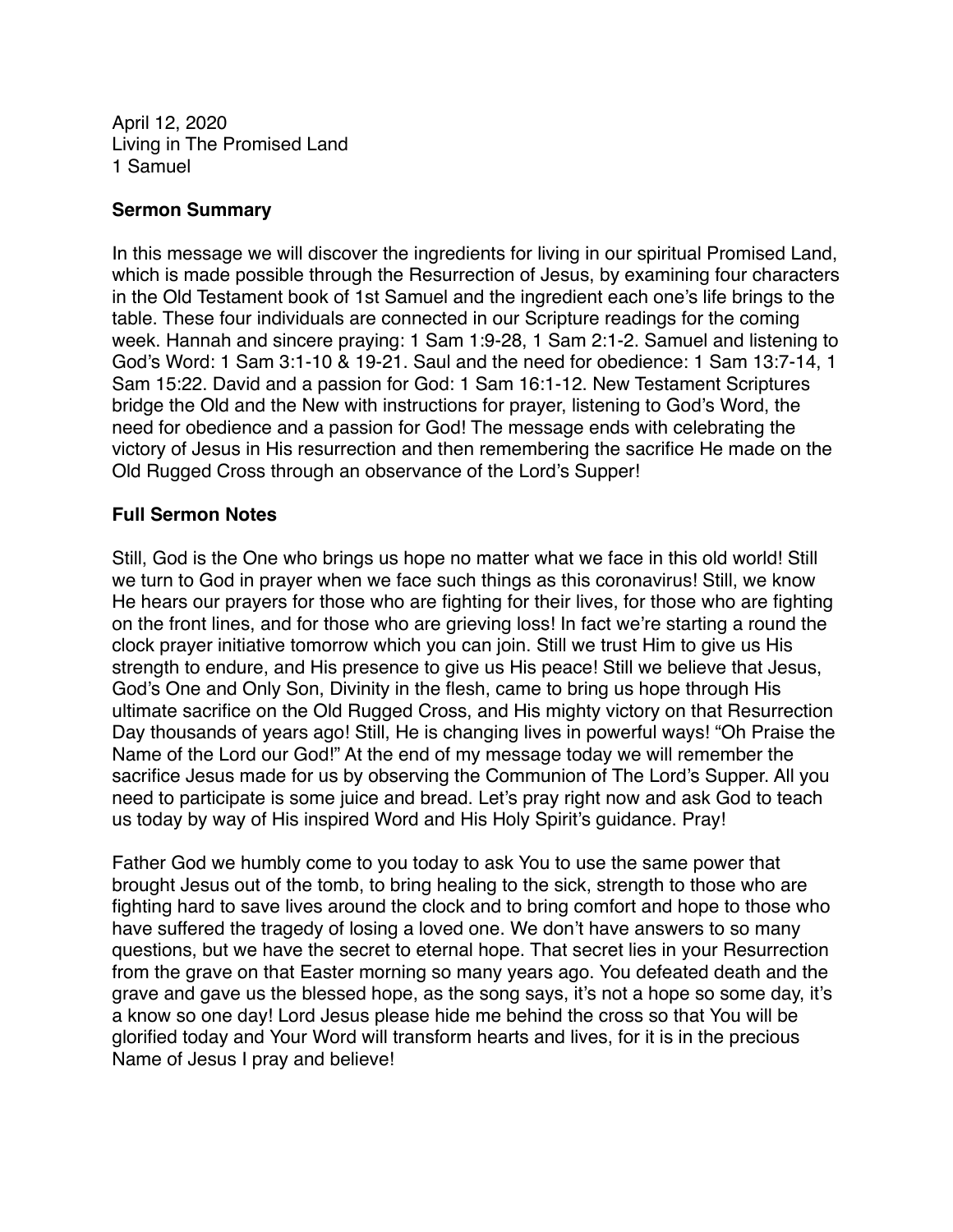Life has a way of changing quickly in catastrophic, unnerving ways, but the never changing truth of the good news of God's love for us through Jesus remains the anchor that tethers and strengthens our souls! Today we're going to learn some amazing and eternal truths through our study of some Old Testament passages found in the Book of 1 Samuel! The Hebrew people were now living in The Promised Land, but they were still struggling. God had promised them a better life in The Promised Land, however, things were not turning out as they had hoped. Had God failed them? Had God mis-led them? Absolutely not! The Israelites had yet again, turned their backs on God and broken their covenant promise to Him. As a result He was unable to bless them like He wanted to. As we saw last week, a pattern of behavior had developed. The Hebrews would make promises to trust God and follow Him, and then they would recant and follow the pagan religions of the surrounding cultures. Things would get bad, they would cry out to God and He would send a deliverer, like Gideon, whom we talked about last week. But as soon as a particular deliverer, or judge, died, they would return to their evil ways. The background of our text today finds the spiritual condition of Israel in deplorable condition. Even some in the priesthood had become corrupt and wicked. But God had not given up on His people! He still loved them and wanted them to return to Him. Aren't you glad God's is so long-suffering and patient? Living in the Promised Land was supposed to be a wonderful thing for the Hebrews because everything they needed for life was there. It was a land flowing with milk and honey. But, as they would discover, material wealth is not the key to ultimate fulfillment in life! God had given them the Promised Land and the ingredients for living a truly fulfilling life were there, but many of the people rejected the most important ingredient and that was a personal relationship with their Creator! Zach shared with our students last Sunday night in their online service that God is indeed a powerful God, but He is also a personal God and desires fellowship with humanity! So many of the Hebrews simply were missing that message! While the Promised Land for the Hebrews was a physical place, God has provided for us a way to live in a spiritual promised land, no matter where we live physically! We find our Promised Land by living our lives in the power of the Resurrection of Jesus! I want to preface our Old Testament study today with these words from Paul in the New Testament...

Rom 6:3 Or don't you know that all of us who were baptized into Christ Jesus were baptized into his death?

Rom 6:4 We were therefore buried with him through baptism into death in order that, just as Christ was raised from the dead through the glory of the Father, we too may live a new life.

Rom 6:5 If we have been united with him like this in his death, we will certainly also be united with him in his resurrection.

Rom 6:6 For we know that our old self was crucified with him so that the body of sin might be done away with, that we should no longer be slaves to sin--

Rom 6:7 because anyone who has died has been freed from sin.

Rom 6:8 Now if we died with Christ, we believe that we will also live with him.

Now that's living in the Spiritual Promised Land! Believe it or not, we will discover the secrets to living in our Promised Land through the Resurrection of Jesus by examining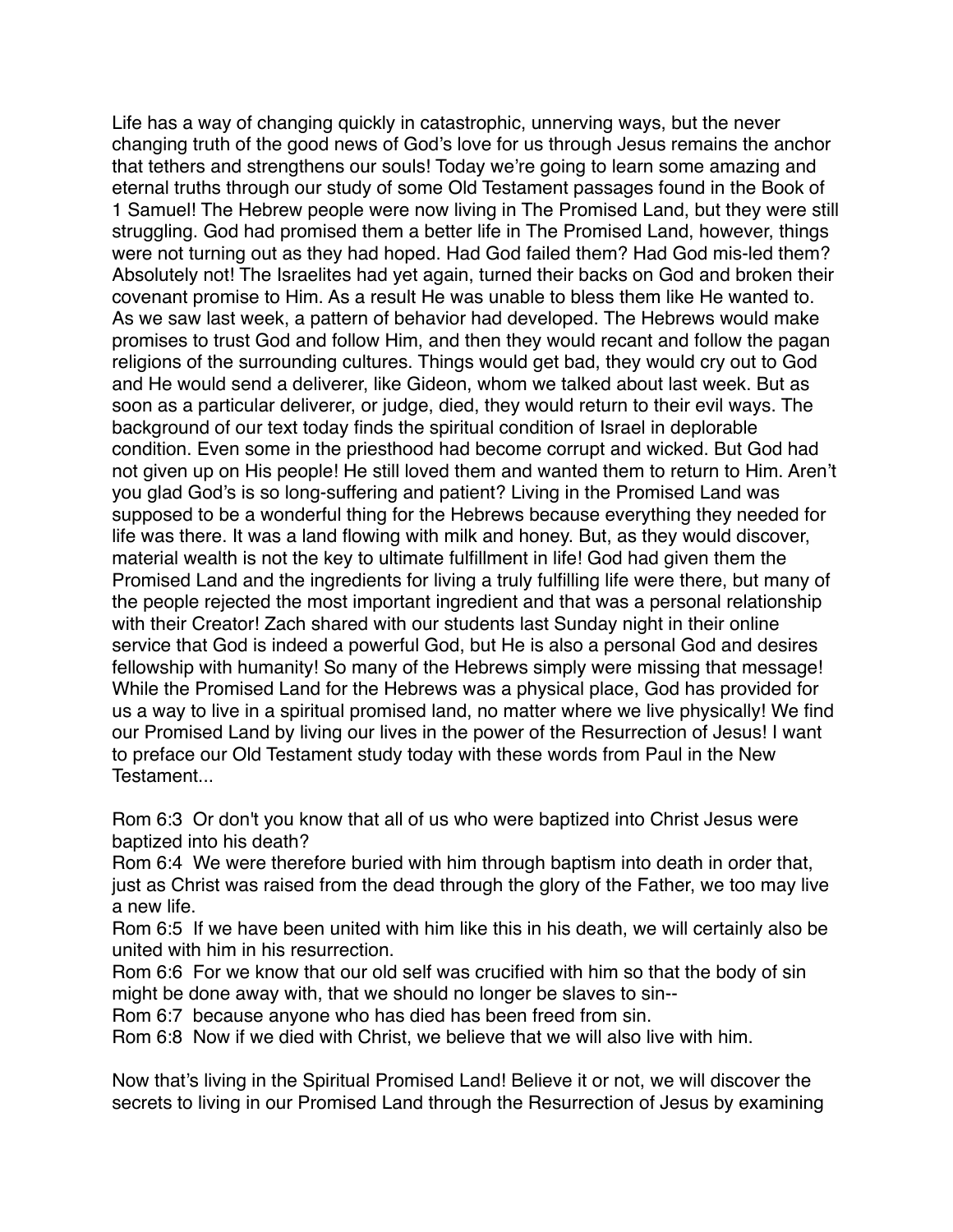four characters in the Old Testament book of 1st Samuel. Four people, and four very important ingredients for us when it comes to living in our Promised Land! With all of the spiritual difficulties the Hebrew people had, I've got to say this: the Jewish writers who recorded their history in the Bible didn't try to cover up their issues, but sought to learn from them. The honesty of Scripture is one of the most powerful things about the Bible. Okay, the first person we will learn from today is named Hannah and she gives us the first ingredient needed for life in the Promised Land!

# **1. Character - Hannah Ingredient - Sincere Praying**

Hannah was one of two wives of Elkanah, a member of the priestly tribe of Levi. The other wife was named Peninnah and she had children, Hannah had none. The Bible shows clearly how Polygamy complicated and brought tragic hardship into the families of many Old Testament leaders. In fact when you read about Hanna and Peninnah you see the jealousy and rivalry that had developed between the two. Peninnah would provoke Hanna in order to irritate her. This went on year after year. And when they would take their annual pilgrimage to make their family sacrifices, Peninnah would provoke Hanna till she wept and would not eat. Is there anyone here today that has been in a place of desperation like Hanna? Maybe it's a family relationship or situation that seems impossible, or in this new world we live, the loss of your job and you have no way of providing for your family. Maybe it's an addiction or sin you've struggled with for years and you've tried and tried to overcome only to fail again. Maybe it's depression and discouragement brought on by a traumatic event in your past, or depression and you don't really know why you're always down and discouraged. Maybe it's a health issue for you or one of your family members and there seems to be no positive outcome in this world. Whatever it is, God wants you to know He cares and He's listening to those who earnestly pray and seek Him. Here's what happened with Hannah at one of those yearly sacrifices...

1 Sam 1:9 Once when they had finished eating and drinking in Shiloh, Hannah stood up. Now Eli the priest was sitting on a chair by the doorpost of the Lord's temple. 1 Sam 1:10 In bitterness of soul Hannah wept much and prayed to the LORD. 1 Sam 1:11 And she made a vow, saying, "O LORD Almighty, if you will only look upon your servant's misery and remember me, and not forget your servant but give her a son, then I will give him to the LORD for all the days of his life, and no razor will ever be used

on his head."

1 Sam 1:12 As she kept on praying to the LORD, Eli observed her mouth.

1 Sam 1:13 Hannah was praying in her heart, and her lips were moving but her voice was not heard. Eli thought she was drunk

1 Sam 1:14 and said to her, "How long will you keep on getting drunk? Get rid of your wine."

1 Sam 1:15 "Not so, my lord," Hannah replied, "I am a woman who is deeply troubled. I have not been drinking wine or beer; I was pouring out my soul to the LORD.

1 Sam 1:16 Do not take your servant for a wicked woman; I have been praying here out of my great anguish and grief."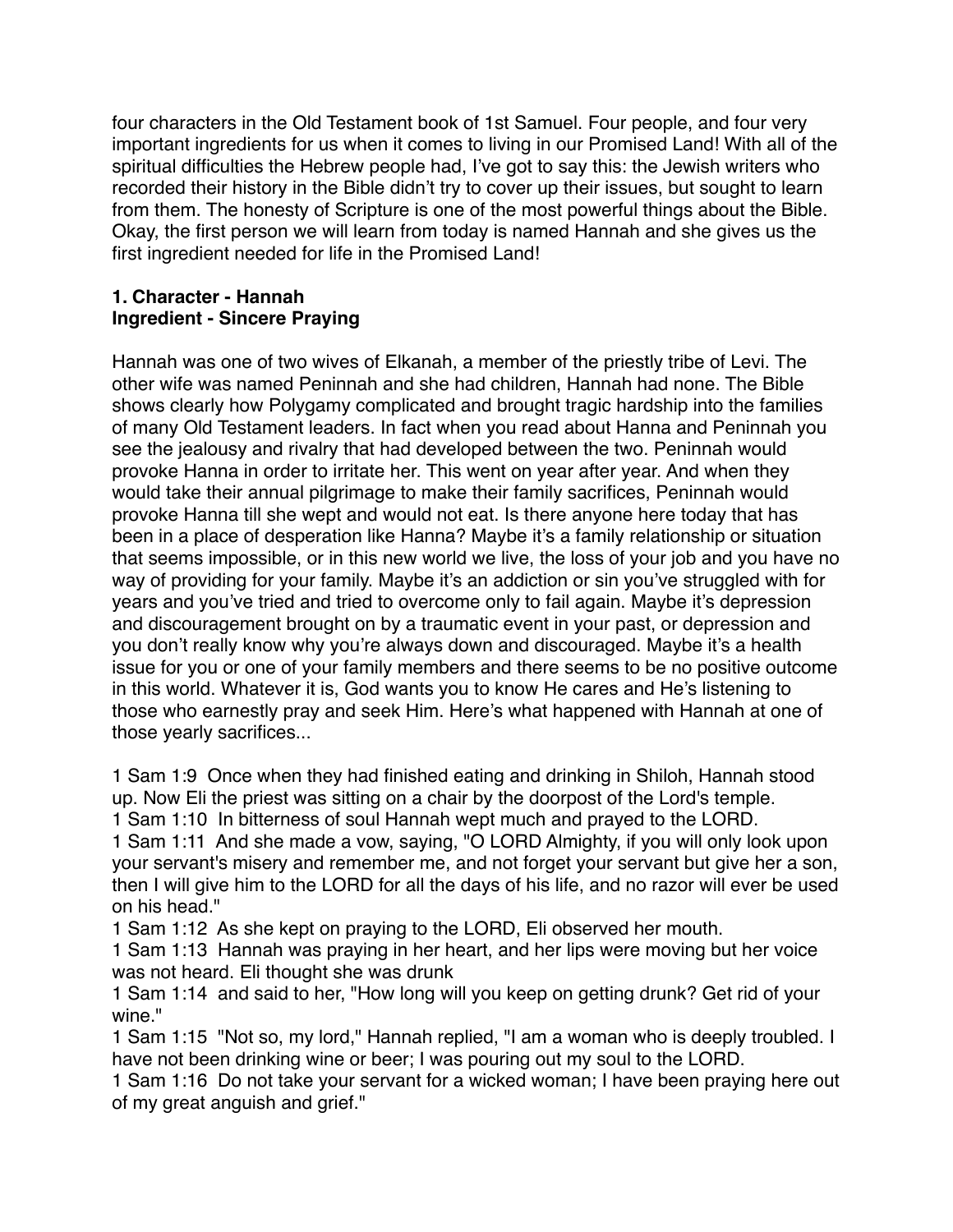1 Sam 1:17 Eli answered, "Go in peace, and may the God of Israel grant you what you have asked of him."

1 Sam 1:18 She said, "May your servant find favor in your eyes." Then she went her way and ate something, and her face was no longer downcast.

1 Sam 1:19 Early the next morning they arose and worshiped before the LORD and then went back to their home at Ramah. Elkanah lay with Hannah his wife, and the LORD remembered her.

1 Sam 1:20 So in the course of time Hannah conceived and gave birth to a son. She named him Samuel, saying, "Because I asked the LORD for him."

After Samuel was weaned Hannah took him to Eli...

1 Sam 1:26 and she said to him, "As surely as you live, my lord, I am the woman who stood here beside you praying to the LORD.

1 Sam 1:27 I prayed for this child, and the LORD has granted me what I asked of him. 1 Sam 1:28 So now I give him to the LORD. For his whole life he will be given over to the LORD." And he worshiped the LORD there.

1 Sam 2:1 Then Hannah prayed and said: "My heart rejoices in the LORD; in the LORD my horn is lifted high. My mouth boasts over my enemies, for I delight in your deliverance.

1 Sam 2:2 "There is no one holy like the LORD; there is no one besides you; there is no Rock like our God.

Hannah's prayer was answered and she followed through on her promise and dedicated Samuel to the Lord's service, and you may think this was a crazy thing for a mom to do, but God went on to use Samuel greatly and I'm sure Hannah was one of the proudest moms on planet earth! One of the secrets to living in the Promised Land is Desperate and Sincere Praying and trusting God with the answer. The same is true when living in the promised land of the resurrected life. Listen...

Rom 12:12 Be joyful in hope, patient in affliction, faithful in prayer.

Phil 4:6 Do not be anxious about anything, but in everything, by prayer and petition, with thanksgiving, present your requests to God.

Phil 4:7 And the peace of God, which transcends all understanding, will guard your hearts and your minds in Christ Jesus.

James 5:13 Is any one of you in trouble? He should pray. Is anyone happy? Let him sing songs of praise.

James 5:14 Is any one of you sick? He should call the elders of the church to pray over him and anoint him with oil in the name of the Lord.

James 5:15 And the prayer offered in faith will make the sick person well; the Lord will raise him up. If he has sinned, he will be forgiven.

Oil is not a magic potion. It represents the healing power of the Spirit of God! We know God works through doctors, nurses, medicines and surgeries to heal people, and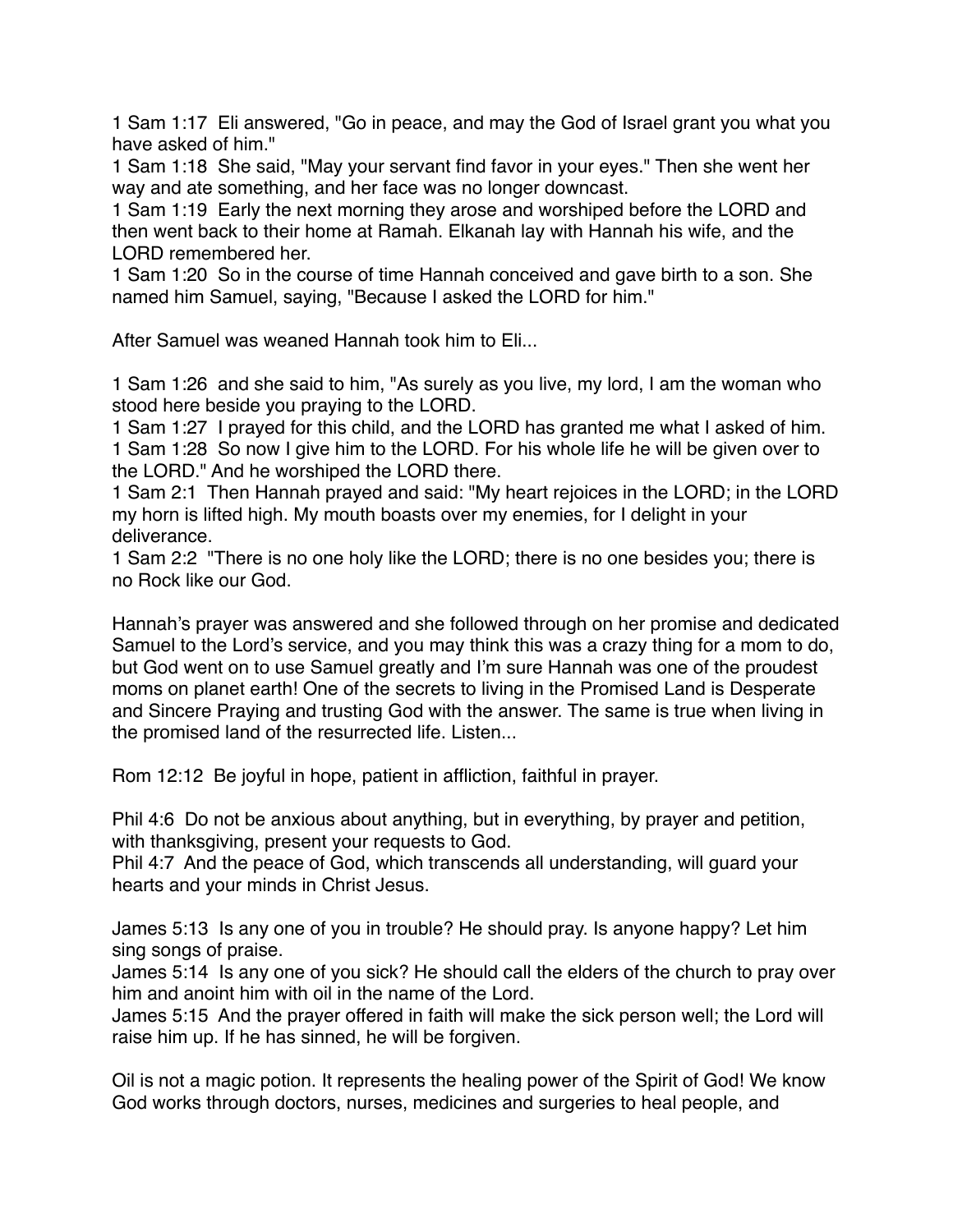sometimes He goes beyond what humans can do and works a miracle, but we also have to understand while God sometimes heals in this world, at other times He brings a person home so He can heal them eternally, never to be sick again! Prayer is trusting God to answer our prayer in a way that's best! Sometimes being called home is the ultimate answer to prayer. Let me give you a quick example. When I was serving a church just outside of Birmingham, AL I was ministering to a family whose loved one was dying. We prayed and asked for healing, but trusted God as to whether that healing was to be on earth or in heaven. I was there the day this precious woman of faith drew her last breath and went to be with Jesus. Her grown son who was living in the party world of drugs, and all that goes along with that, had come home to be with his mom in her last days. When she died, he took me by the arm and led me out to the back patio away from the folks who had gathered there. He broke down in tears and said to me, "That was the most Godly woman I've ever known, I need what she had! Brother Larry, how can I get that?" I told him to admit his sinfulness and need for God, to believe Jesus died on the Cross to save him, and to call on His Name in prayer. He gripped my hand, we prayed and he was gloriously saved! I can tell you that his mother's desperate pray for her son to come to know Jesus as His Savior was the prayer she wanted answered that day, and as she entered into her eternal Promised Land she saw a celebration going on because of her son's decision! Desperate and sincere praying is a must for ultimate living in the Promised Land! Now to the second character and ingredient needed for living in the Promised Land...

# **2. Character - Samuel Ingredient - Listening to God's Word**

1 Sam 3:1 The boy Samuel ministered before the LORD under Eli. In those days the word of the LORD was rare; there were not many visions.

1 Sam 3:2 One night Eli, whose eyes were becoming so weak that he could barely see, was lying down in his usual place.

1 Sam 3:3 The lamp of God had not yet gone out, and Samuel was lying down in the temple of the LORD, where the ark of God was.

1 Sam 3:4 Then the LORD called Samuel. Samuel answered, "Here I am."

1 Sam 3:5 And he ran to Eli and said, "Here I am; you called me." But Eli said, "I did not call; go back and lie down." So he went and lay down.

1 Sam 3:6 Again the LORD called, "Samuel!" And Samuel got up and went to Eli and said, "Here I am; you called me." "My son," Eli said, "I did not call; go back and lie down."

1 Sam 3:7 Now Samuel did not yet know the LORD: The word of the LORD had not yet been revealed to him.

1 Sam 3:8 The LORD called Samuel a third time, and Samuel got up and went to Eli and said, "Here I am; you called me." Then Eli realized that the LORD was calling the boy.

1 Sam 3:9 So Eli told Samuel, "Go and lie down, and if he calls you, say, 'Speak, LORD, for your servant is listening.'" So Samuel went and lay down in his place.

1 Sam 3:10 The LORD came and stood there, calling as at the other times, "Samuel! Samuel!" Then Samuel said, "Speak, for your servant is listening."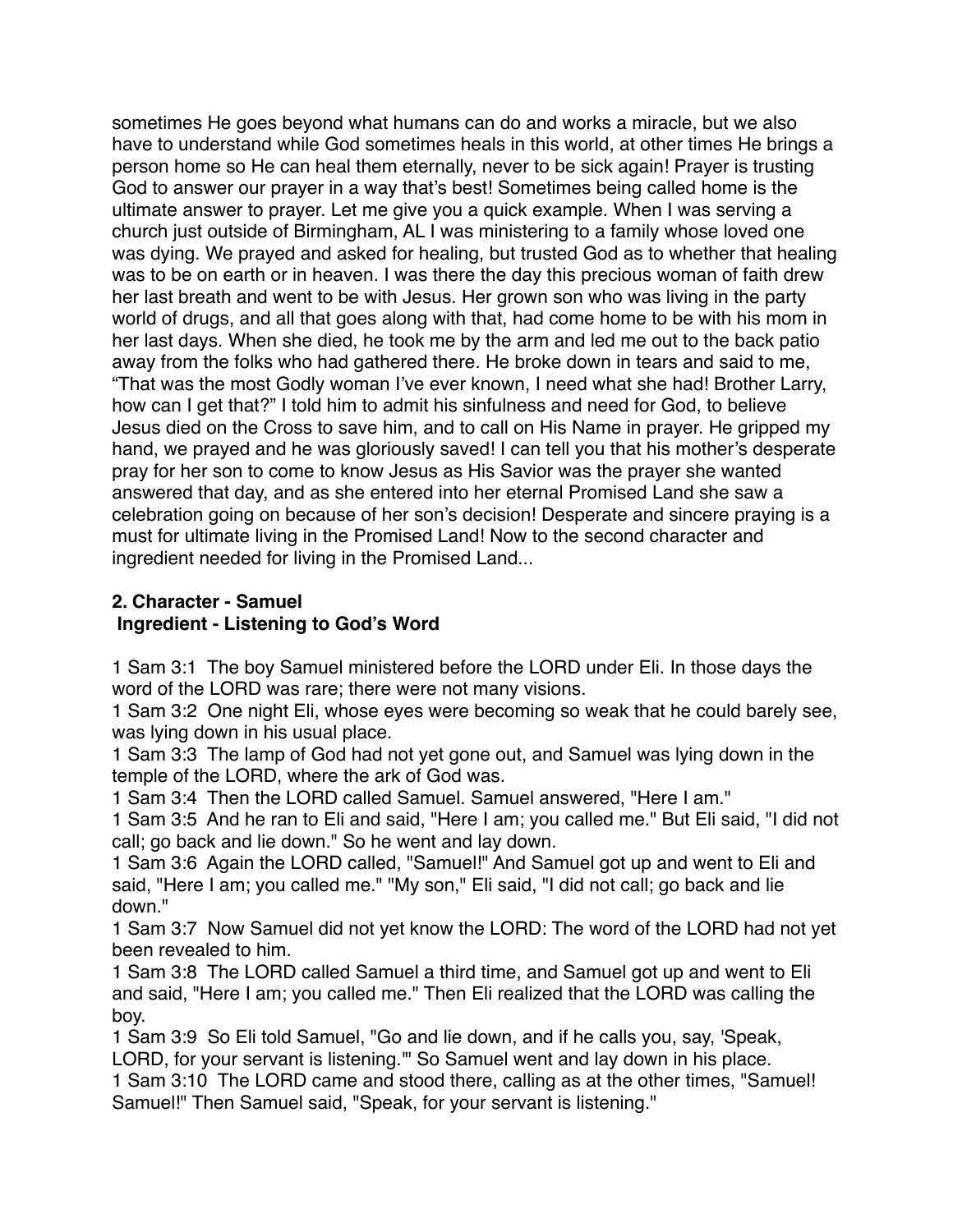The Scripture goes on to say this about Samuel...

1 Sam 3:19 The LORD was with Samuel as he grew up, and he let none of his words fall to the ground.

1 Sam 3:20 And all Israel from Dan to Beersheba recognized that Samuel was attested as a prophet of the LORD.

1 Sam 3:21 The LORD continued to appear at Shiloh, and there he revealed himself to Samuel through his word.

In a few weeks we're going to have an entire message on finding victory in the Word of God. But today we must understand this basic principle for living in our promised land, the resurrected life: Listen to God's Word!

James 1:21 Therefore, get rid of all moral filth and the evil that is so prevalent and humbly accept the word planted in you, which can save you.

James 1:22 Do not merely listen to the word, and so deceive yourselves. Do what it says.

James 1:23 Anyone who listens to the word but does not do what it says is like a man who looks at his face in a mirror

James 1:24 and, after looking at himself, goes away and immediately forgets what he looks like.

James 1:25 But the man who looks intently into the perfect law that gives freedom, and continues to do this, not forgetting what he has heard, but doing it--he will be blessed in what he does.

And why does the Word of God work so powerfully in our lives?

1 Pet 1:23 For you have been born again, not of perishable seed, but of imperishable, through the living and enduring word of God.

And this leads us to the third character and ingredient needed for living in The Promised Land...

# **3. Character - Saul Ingredient - The Need for Obedience**

Samuel was not only a priest, but he was the last of the Judges whom God used as deliverers for Israel. The people decided they wanted an earthly king like the surrounding cultures. They thought a King could protect them and lead them into victorious battles. God had wanted them to simply trust Him as their King. Samuel was hurt and displeased by this request from the people, but God told him to go ahead and anoint a King for them. Listen to this description of the situation by commentator Ben F. Philbeck, Jr.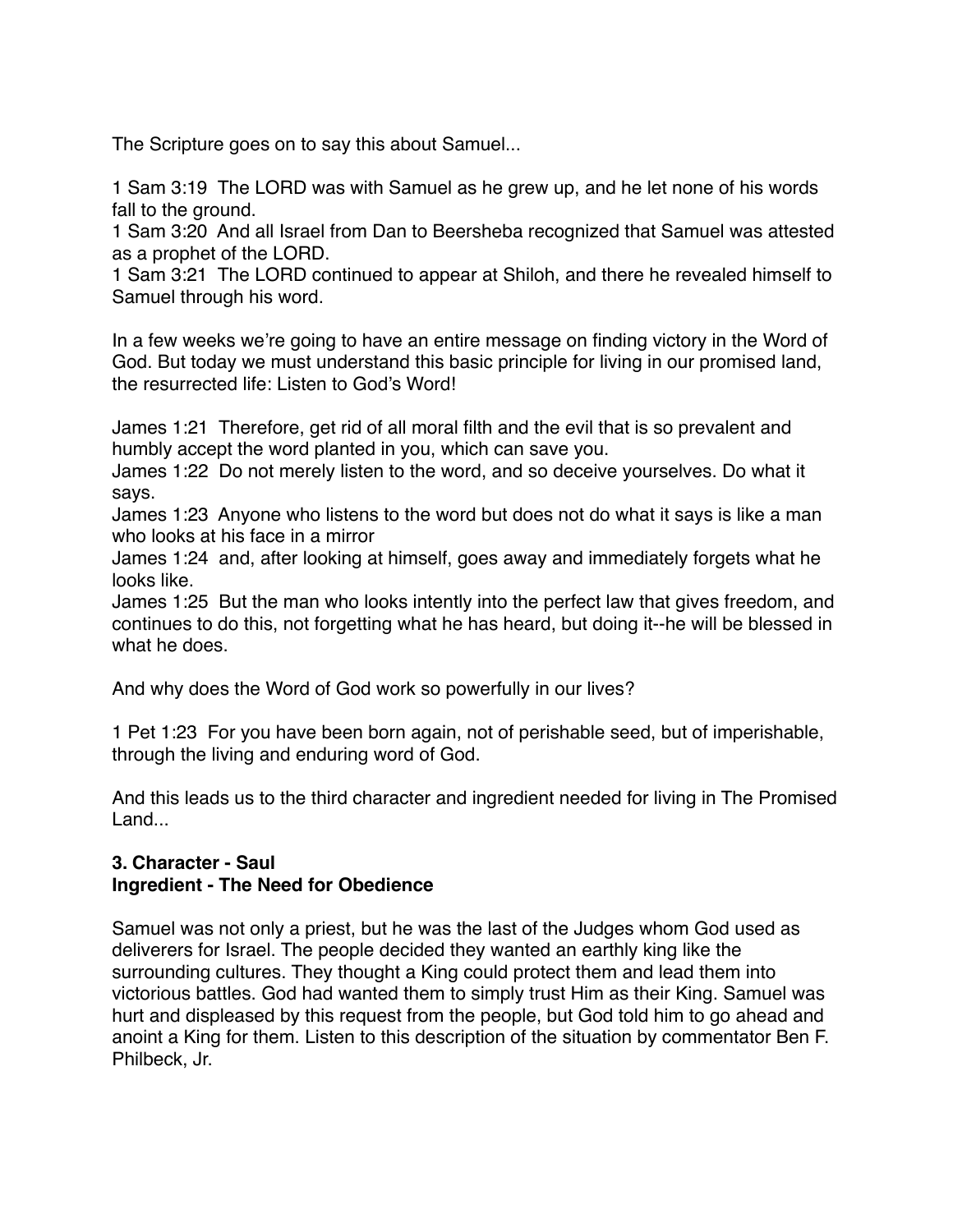"...the popular clamor for a king indicated the people's lack of understanding of their real problem. Israel lacked unity not because the tribal system itself was deficient, but because of faults within the people themselves. Each tribe became overly concerned with its own self-interest and neglected the needs of the nation. Israel could be united and vigorous only when the people submitted themselves to the Lord's leadership and worked for the common good."

When I read this I immediately thought out about our nation. What would happen if our leaders and our people "submitted themselves to the Lord's leadership and worked for the common good?" We are blessed in the City of Slidell to have leaders who seek to do that! Thank you Lord!

So living in the Promised Land comes down to a willingness to be obedient to God's leadership. The Israelites had a problem with this and their first King, King Saul had a problem with this! Sometimes we learn from a person's good example and sometimes, if we're smart, we learn from a person's bad example. Our Foundations 260 guide says this about Saul...

"From the beginning of Saul's story...we see hints of the life-long struggle that would plague his leadership--a lack of trust in God."

We don't have time to go into all of the struggles Saul had, but his lack of trust caused him to take matters into his own hands and he disobeyed God. At one point Saul was getting ready for a battle and was instructed by Samuel to wait until he got there and made a sacrifice unto the Lord! But here's what happened...

1 Sam 13:7 Some Hebrews even crossed the Jordan to the land of Gad and Gilead. Saul remained at Gilgal, and all the troops with him were quaking with fear.

1 Sam 13:8 He waited seven days, the time set by Samuel; but Samuel did not come to Gilgal, and Saul's men began to scatter.

1 Sam 13:9 So he said, "Bring me the burnt offering and the fellowship offerings. " And Saul offered up the burnt offering.

1 Sam 13:10 Just as he finished making the offering, Samuel arrived, and Saul went out to greet him.

1 Sam 13:11 "What have you done?" asked Samuel. Saul replied, "When I saw that the men were scattering, and that you did not come at the set time, and that the Philistines were assembling at Micmash,

1 Sam 13:12 I thought, 'Now the Philistines will come down against me at Gilgal, and I have not sought the Lord's favor.' So I felt compelled to offer the burnt offering."

1 Sam 13:13 "You acted foolishly," Samuel said. "You have not kept the command the LORD your God gave you; if you had, he would have established your kingdom over Israel for all time.

1 Sam 13:14 But now your kingdom will not endure; the LORD has sought out a man after his own heart and appointed him leader of his people, because you have not kept the Lord's command."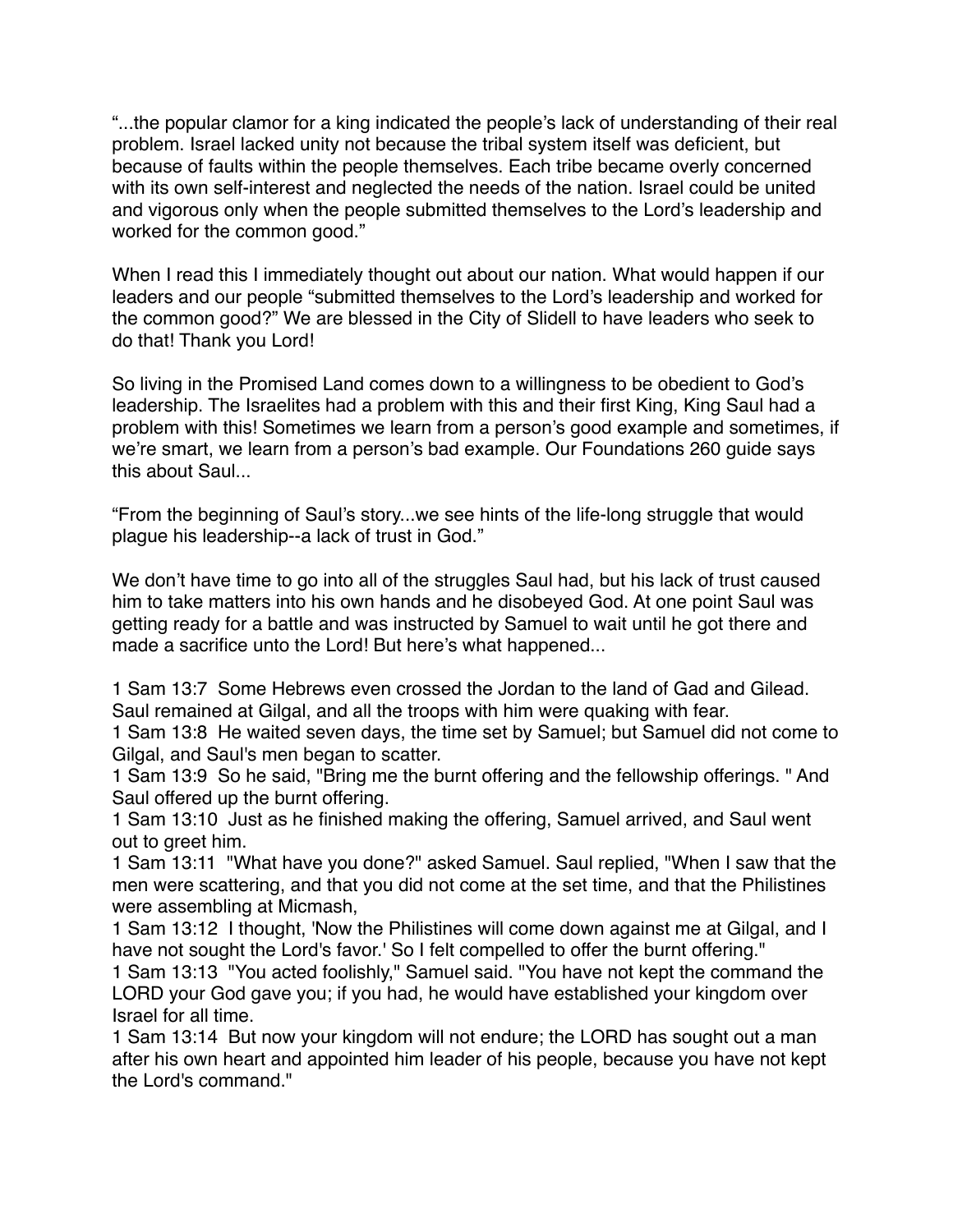Now at first glance, this seems a very harsh of Samuel. Saul's actions may have seemed innocent enough, but God knows the heart and tests the heart. God can't bless disobedience. To do so would set up a very unhealthy pattern. When you have a disobedient, rebellious child, you don't reward the bad behavior, "come on let's go get a happy meal!" If you do the child will not learn the lessons they will need to survive and thrive in life. You will see later how the true nature of Saul began to come to light and it was not a pretty picture! Samuel would later tell Saul this very important principle for living in the Promised Land. It's one of our memory verses for this week...

1 Sam 15:22 But Samuel replied: "Does the LORD delight in burnt offerings and sacrifices as much as in obeying the voice of the LORD? To obey is better than sacrifice, and to heed is better than the fat of rams.

Paul puts it this way for us today...

Rom 6:16 Don't you know that when you offer yourselves to someone to obey him as slaves, you are slaves to the one whom you obey--whether you are slaves to sin, which leads to death, or to obedience, which leads to righteousness?

Rom 6:17 But thanks be to God that, though you used to be slaves to sin, you wholeheartedly obeyed the form of teaching to which you were entrusted.

Rom 6:18 You have been set free from sin and have become slaves to righteousness. Rom 6:19 I put this in human terms because you are weak in your natural selves. Just as you used to offer the parts of your body in slavery to impurity and to ever-increasing wickedness, so now offer them in slavery to righteousness leading to holiness.

Rom 6:20 When you were slaves to sin, you were free from the control of righteousness.

Rom 6:21 What benefit did you reap at that time from the things you are now ashamed of? Those things result in death!

Rom 6:22 But now that you have been set free from sin and have become slaves to God, the benefit you reap leads to holiness, and the result is eternal life.

Rom 6:23 For the wages of sin is death, but the gift of God is eternal life in Christ Jesus our Lord.

And this leads us to our last character and ingredient needed for living in The Promised Land of the resurrected life.

# **4. Character - David Ingredient - A Passion for God**

Listen to what God says to Samuel...

1 Sam 16:1 The LORD said to Samuel, "How long will you mourn for Saul, since I have rejected him as king over Israel? Fill your horn with oil and be on your way; I am sending you to Jesse of Bethlehem. I have chosen one of his sons to be king." 1 Sam 16:2 But Samuel said, "How can I go? Saul will hear about it and kill me." The LORD said, "Take a heifer with you and say, 'I have come to sacrifice to the LORD.'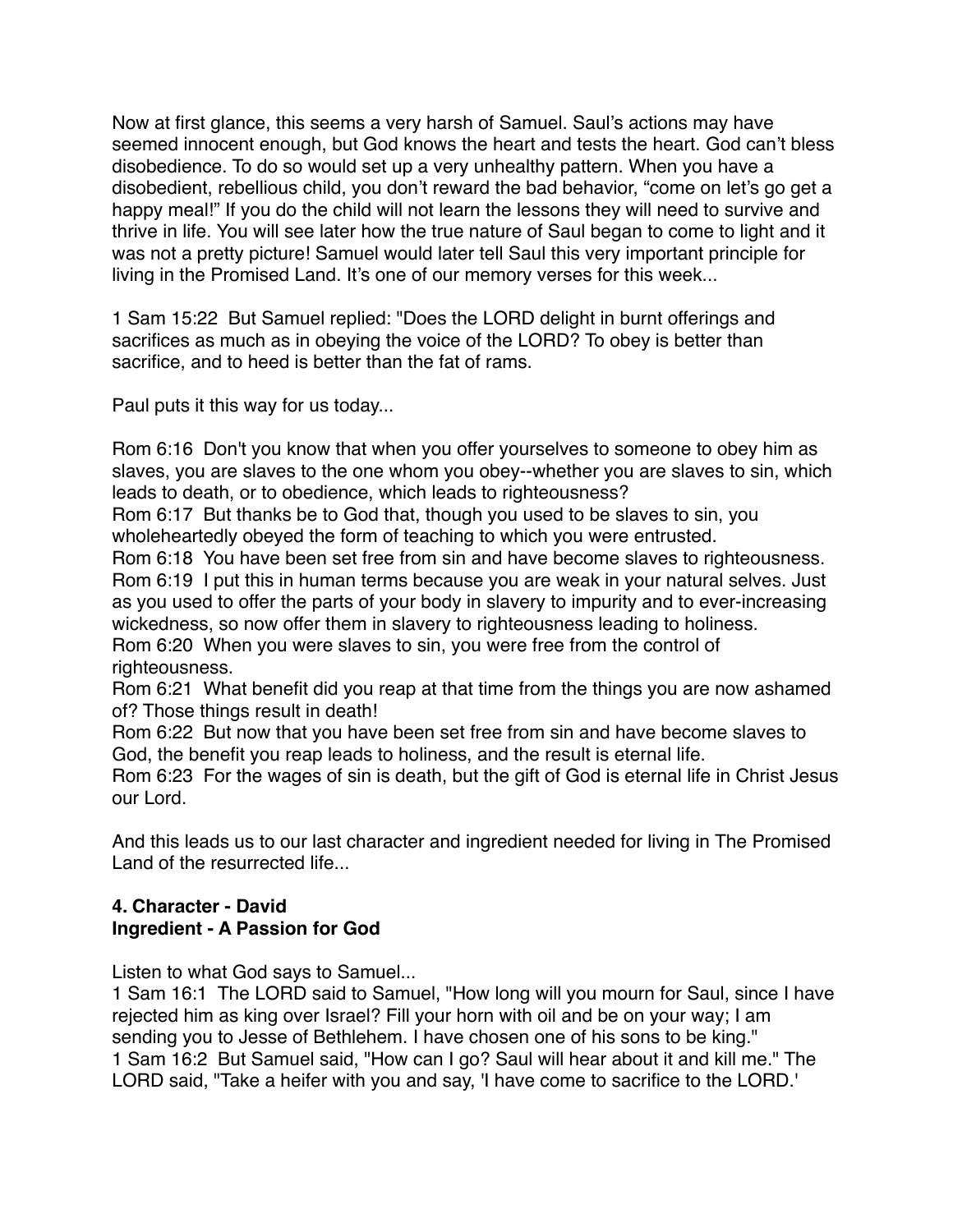1 Sam 16:3 Invite Jesse to the sacrifice, and I will show you what to do. You are to anoint for me the one I indicate."

1 Sam 16:4 Samuel did what the LORD said.

Samuel is probably praying when God speaks to him and Samuel listens to the Word of God and is obedient! He did what the LORD said. When Jesse and all but one of his sons arrive Samuel sees one of the sons, Eliab and thought...

1 Sam 16:6 ..."Surely the Lord's anointed stands here before the LORD."

1 Sam 16:7 But the LORD said to Samuel, "Do not consider his appearance or his height, for I have rejected him. The LORD does not look at the things man looks at. Man looks at the outward appearance, but the LORD looks at the heart."

1 Sam 16:10 Jesse had seven of his sons pass before Samuel, but Samuel said to him, "The LORD has not chosen these."

1 Sam 16:11 So he asked Jesse, "Are these all the sons you have?" "There is still the youngest," Jesse answered, "but he is tending the sheep." Samuel said, "Send for him; we will not sit down until he arrives."

1 Sam 16:12 So he sent and had him brought in. He was ruddy, with a fine appearance and handsome features. Then the LORD said, "Rise and anoint him; he is the one."

This one was David. He was the youngest son, but even at his young age his heart had a passion for God! David was a musician and would later pen some of the most powerful worship song lyrics ever written. Like...

Psa 27:3 Though an army besiege me, my heart will not fear; though war break out against me, even then will I be confident.

Psa 27:4 One thing I ask of the LORD, this is what I seek: that I may dwell in the house of the LORD all the days of my life, to gaze upon the beauty of the LORD and to seek him in his temple.

Psa 27:8 My heart says of you, "Seek his face!" Your face, LORD, I will seek.

Psa 28:7 The LORD is my strength and my shield; my heart trusts in him, and I am helped. My heart leaps for joy and I will give thanks to him in song.

As we'll see in the coming weeks, David was not a perfect man, but he was a man who had a passion for God and as a result God was able to use him in powerful ways as the King of Israel for 40 years! But even greater than his 40 year reign is what we read in The New Testament Book of Acts...

Acts 13:22 After removing Saul, He made David their king. He testified concerning him: 'I have found David son of Jesse a man after my own heart; he will do everything I want him to do.'

Acts 13:23 "From this man's descendants God has brought to Israel the Savior Jesus, as he promised.

And speaking of that Savior Jesus, on what we now call Good Friday, many years ago, Jesus became our Deliverer, sent to free us from our captivity to sin and to make a way for us to enter into a spiritual Promised Land. He suffered a horrible death on the Old